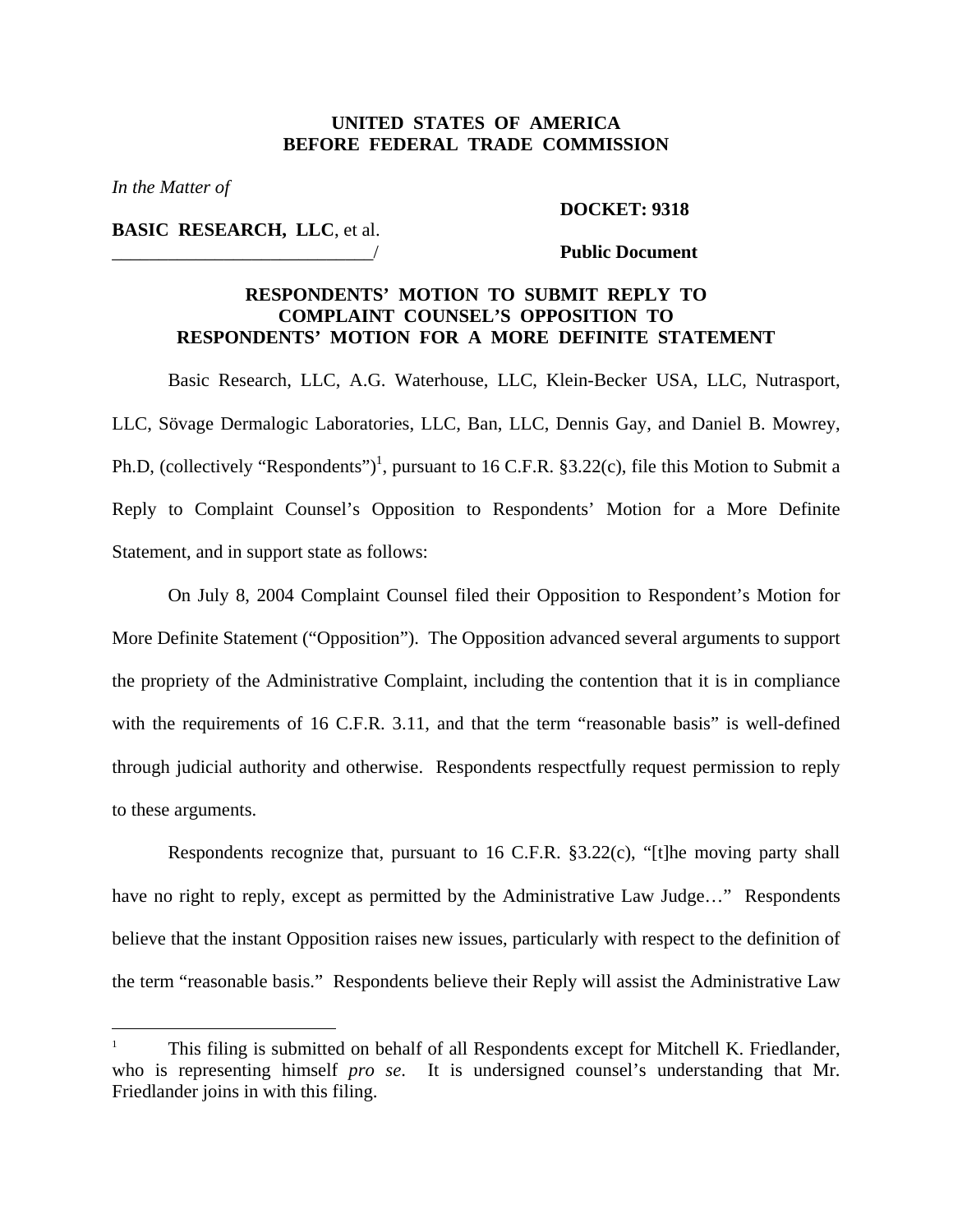Judge concerning the new issues as well as provide the appropriate backdrop against which to consider all the arguments presented.

Accordingly, Respondents respectfully request that the Administrative Law Judge to take into consideration the substance of Respondents' Reply to Complaint Counsel's Opposition to Respondents' Motion for More Definite Statement prior to ruling on Respondents' Motion for More Definite Statement.

> Respectfully submitted, Attorney for Respondents,

Spyrken E. Nagin

ated: July 13, 2004 By:\_\_\_\_\_\_\_\_\_\_\_\_\_\_\_\_\_\_\_\_\_\_\_\_\_\_\_ D

 Stephen E. Nagin Telephone: (305) 854-5353 Nagin, Gallop & Figueredo, P.A. 3225 Aviation Avenue Miami, Florida 33133-4741 Facsimile: (305) 854-5351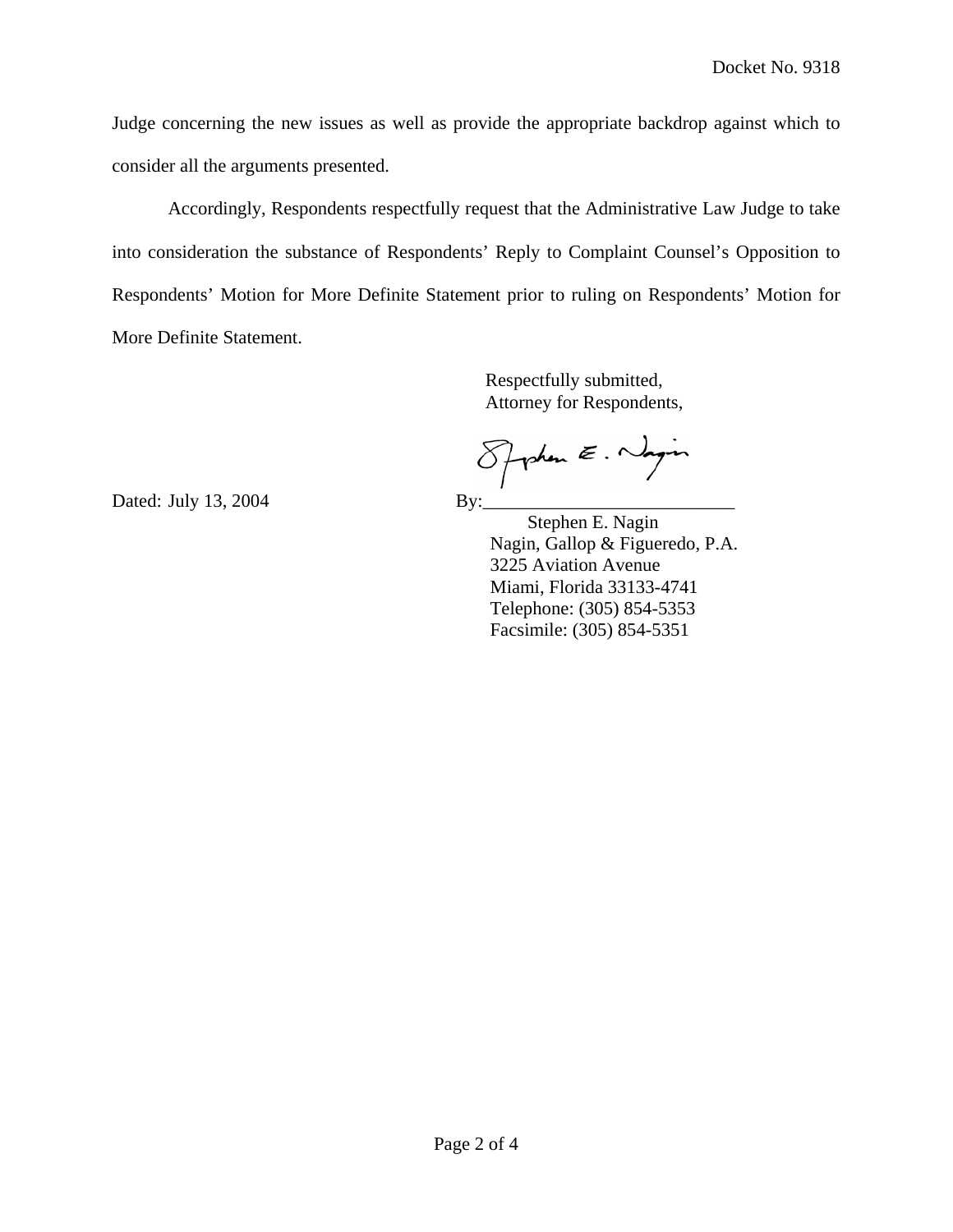# **UNITED STATES OF AMERICA BEFORE FEDERAL TRADE COMMISSION**

#### *PROPOSED*

*In the Matter of* 

#### **DOCKET: 9318**

**BASIC RESEARCH, LLC**, et al.

### \_\_\_\_\_\_\_\_\_\_\_\_\_\_\_\_\_\_\_\_\_\_\_\_\_\_\_\_/ **Public Document**

# **ORDER GRANTING RESPONDENTS' MOTION FOR LEAVE TO FILE REPLY TO OPPOSITION BY COMPLAINT COUNSEL TO RESPONDENTS' MOTION FOR A MORE DEFINITE STATEMENT**

This matter is before the Administrative Law Judge on Respondents' Motion for leave to file a Reply to Complaint Counsels' Opposition to Respondents' Motion for a more definite statement. Respondents' motion asserts that the Opposition raises new issues, particularly with respect to the definition of the term "reasonable basis." Respondents state that they believe their Reply "will assist the Administrative Law Judge concerning the new issues as well as provide the appropriate backdrop against which to consider all the arguments presented."

 The Administrative Law Judge accepts Respondents' statements and by this Order GRANTS the Motion for leave to file a Reply, in which Mr. Friedlander, *pro se*, joins in.

> **D. Michael Chappell Administrative Law Judge**  Federal Trade Commission Room H-106 600 Pennsylvania Avenue N.W. Washington, D.C. 20580

\_\_\_\_\_\_\_\_\_\_\_\_\_\_\_\_\_\_\_\_\_\_\_\_\_\_\_\_\_

All Counsel of Record Mr. Mitchell K. Friedlander, *pro se*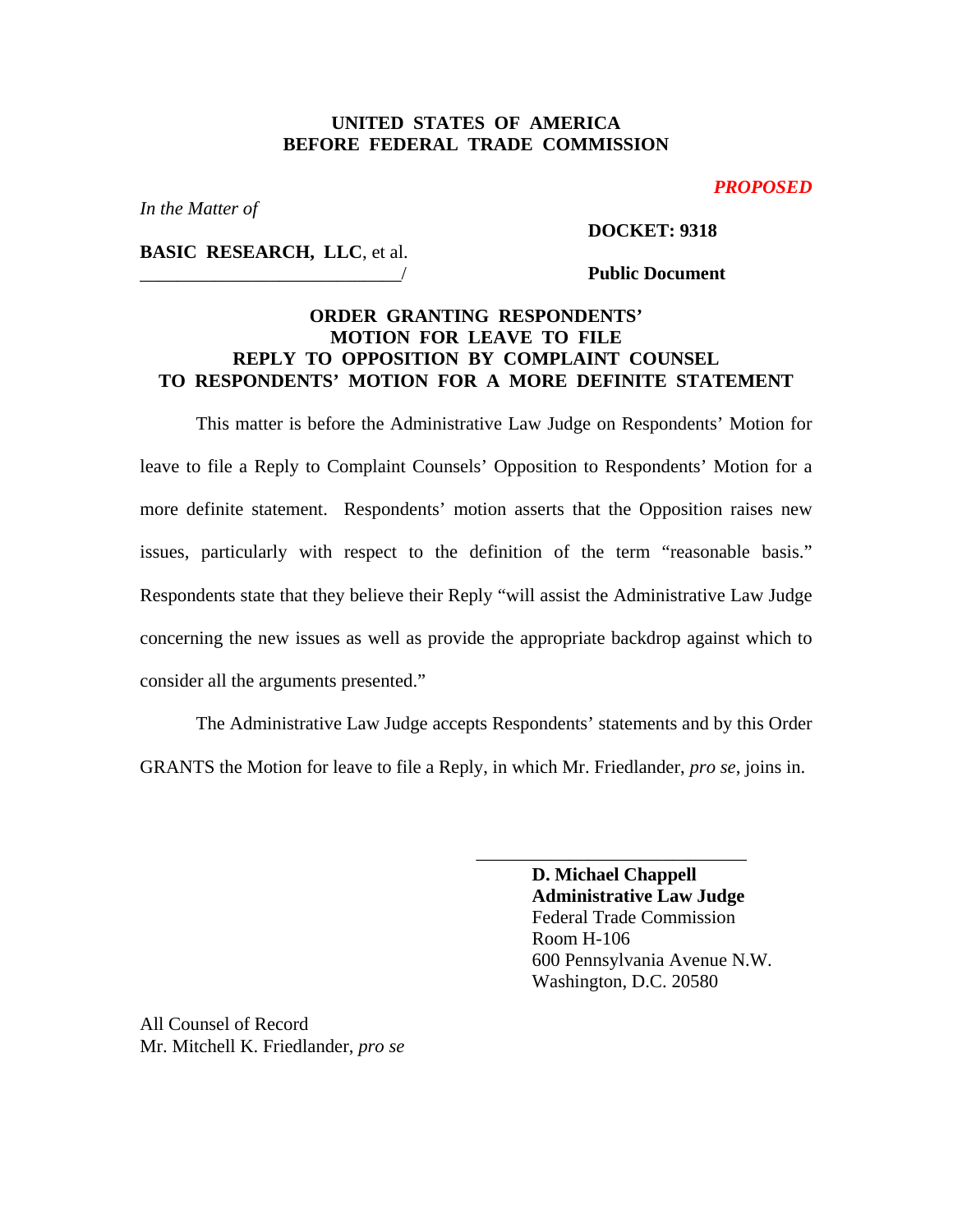### **CERTIFICATE OF SERVICE**

I CERTIFY that a copy of the foregoing Motion for Leave to File was provided to the

following parties this 13th day of July, 2004 as follows:

(1) The original and one (1) copy by hand delivery to **Donald S. Clark**, Secretary, Federal Trade Commission, Room H-159, 600 Pennsylvania Avenue, N.W., Washington, D.C., 20580;

(2) One (1) electronic copy via e-mail attachment in Adobe® ".pdf" format to the **Secretary** of the FTC at **Secretary@ftc.gov**;

(3) Two (2) copies by hand delivery to **Administrative Law Judge D. Michael Chappell**, Federal Trade Commission, Room H-106, 600 Pennsylvania Avenue N.W., Washington, D.C. 20580;

(4) One (1) copy via *e-mail attachment* in Adobe® ".pdf" format to Commission **Complaint Counsel**, **Laureen Kapin** [LKAPIN@ftc.gov], **Walter C. Gross** [WGROSS@ftc.gov], **Joshua S. Millard** [JMILLARD@ftc.gov], **Robin Richardson**  [RRICHARDSON@ftc.gov], and **Laura Schneider** [LSCHNEIDER@ftc.gov], with one (1) *paper courtesy copy* via U. S. Postal Service to **Laureen Kapin**, Bureau of Consumer Protection, Federal Trade Commission, Suite NJ-2122, 600 Pennsylvania Avenue, N.W., Washington, D.C., 20580;

(5) One (1) copy via U. S. Postal Service to **Elaine Kolish**, Associate Director in the Bureau of Consumer Protection, Federal Trade Commission, 600 Pennsylvania Avenue, N.W., Washington, D.C. 20580

(6) One (1) copy each via United States Postal Service, separately, to each **Respondent** c/o the Compliance Department, Basic Research, LLC, 5742 West Harold Gatty Drive, Salt Lake City, Utah 84116.

Spoken E. Nagin **\_\_\_\_\_\_\_\_\_\_\_\_\_\_\_\_\_\_\_\_\_\_\_\_\_\_\_\_**